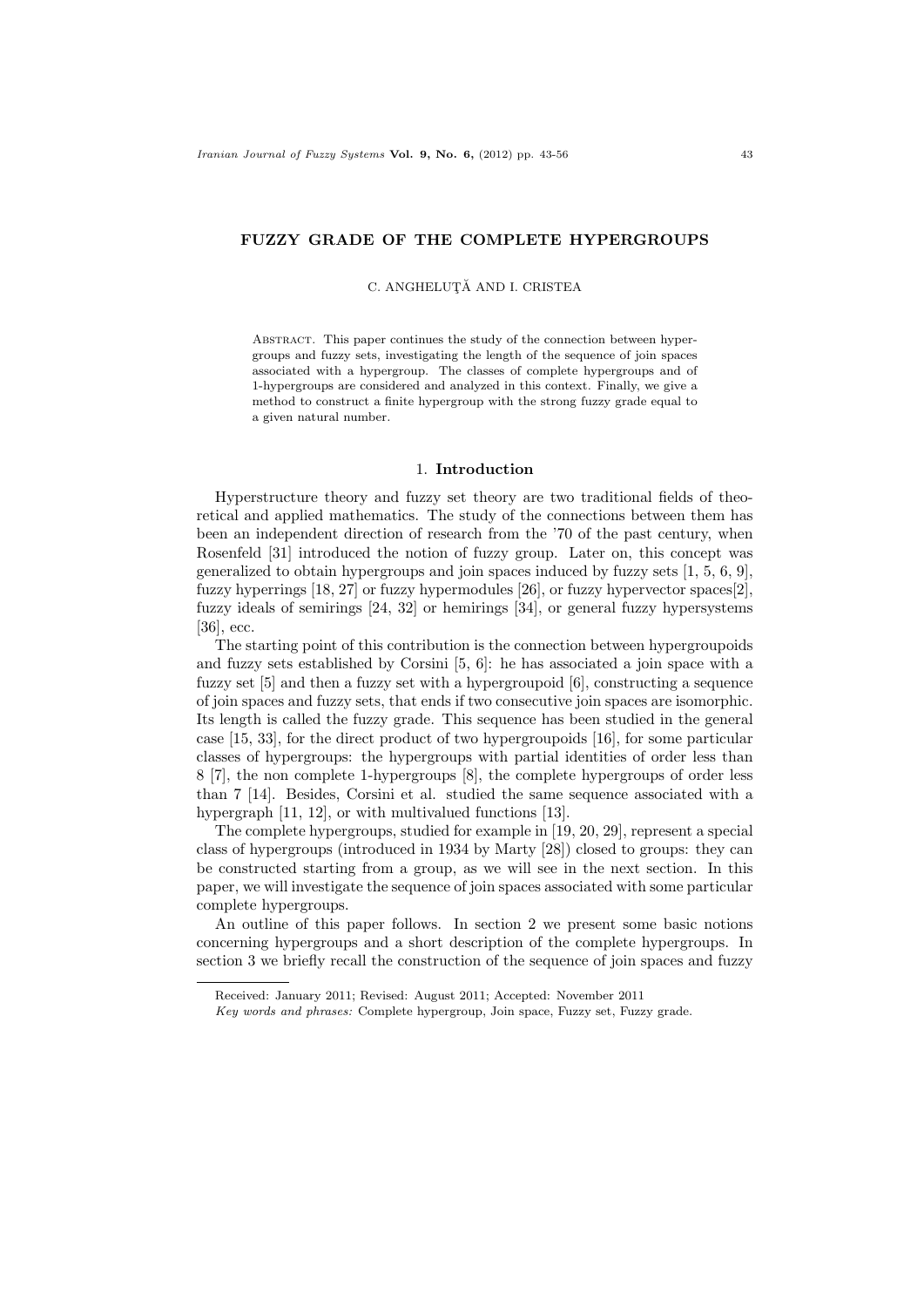sets associated with a hypergroupoid. Section 4 includes the computation of the length of the above sequence for some finite hypergroupoids, necessary to determine, in the next section, the fuzzy grades of particular complete hypergroups. Section 6 is dedicated to a method to construct a finite hypergroup with the strong fuzzy grade equals to a determined number. Finally, section 7 concludes the paper, giving also some future lines of our research.

## 2. Complete Hypergroups and 1-hypergroups

We briefly recall some notions and results concerning complete hypergroups and 1-hypergroups; for a comprehensive overview of this theme, the reader is refereed to [4].

Let H be a nonempty set and  $\mathcal{P}^*(H)$  the set of all nonempty subsets of H. A set H equipped with a hyperoperation  $\circ : H^2 \longrightarrow \mathcal{P}^*(H)$  is called a hypergroupoid. The image of the pair  $(a, b) \in H^2$  is denoted by  $a \circ b$  and it is called the *hyperproduct* of a and b. If A and B are nonempty subsets of H, then  $A \circ B = \int_{a}^{b} a \circ b$ . a∈A b∈B

A semihypergroup is a hypergroupoid  $(H, \circ)$  such that, for any  $(a, b, c) \in H^3$ ,  $(a \circ b) \circ c = a \circ (b \circ c)$  (the associativity). A quasihypergroup is a hypergroupoid  $(H, \circ)$  which satisfies the reproduction axiom: for any  $a \in H$ ,  $a \circ H = H \circ a = H$ . A hypergroup is a semihypergroup which is also a quasihypergroup.

**Notation.** For each pair  $(a, b) \in H^2$ , we denote:  $a/b = \{x \mid x \in H, a \in x \circ b\}$  and  $b \setminus a = \{y \mid y \in H, a \in b \circ y\}.$ 

A commutative hypergroupoid  $(H, \circ)$  is called a *join space* if, for any  $(a, b, c, d) \in$  $H<sup>4</sup>$ , the following implication holds:

$$
a/b \cap c/d \neq \emptyset \Longrightarrow a \circ d \cap b \circ c \neq \emptyset.
$$

A hypergroup H is regular if it has at least one identity and each element has at least one inverse. A regular hypergroup  $(H, \circ)$  is called *reversible* if, for any  $(x, y, a) \in H^3$ , it satisfies the following conditions:

1) if  $y \in a \circ x$ , then there exists an inverse a' of a such that  $x \in a' \circ y$ ;

2) if  $y \in x \circ a$ , then there exists an inverse  $a''$  of a such that  $x \in y \circ a''$ .

Several fundamental relations may be defined on a hypergroupoid (see [4, 19, 20, 25]); here we recall one of them strongly related to the notion of completeness.

The relation  $\beta$  on a hypergroupoid  $(H, \circ)$  is defined as follows:

$$
a\beta b \Longleftrightarrow \exists n \in \mathbb{N}^*, \exists (x_1, x_2, \dots, x_n) \in H^n : a \in \prod_{i=1}^n x_i \ni b.
$$

Notice that  $\beta$  is a reflexive and a symmetric relation on H, but generally, not a transitive one. Let us denote by  $\beta^*$  the transitive closure of  $\beta$ .

It is well known that, if H is a hypergroup, then  $\beta^* = \beta$  and  $H/\beta$  is a group [4].

One of the most important notions in hypergroup theory is the heart of a hypergroup  $H$ . Studying its properties one determines completely the structure of the hypergroup  $H$ .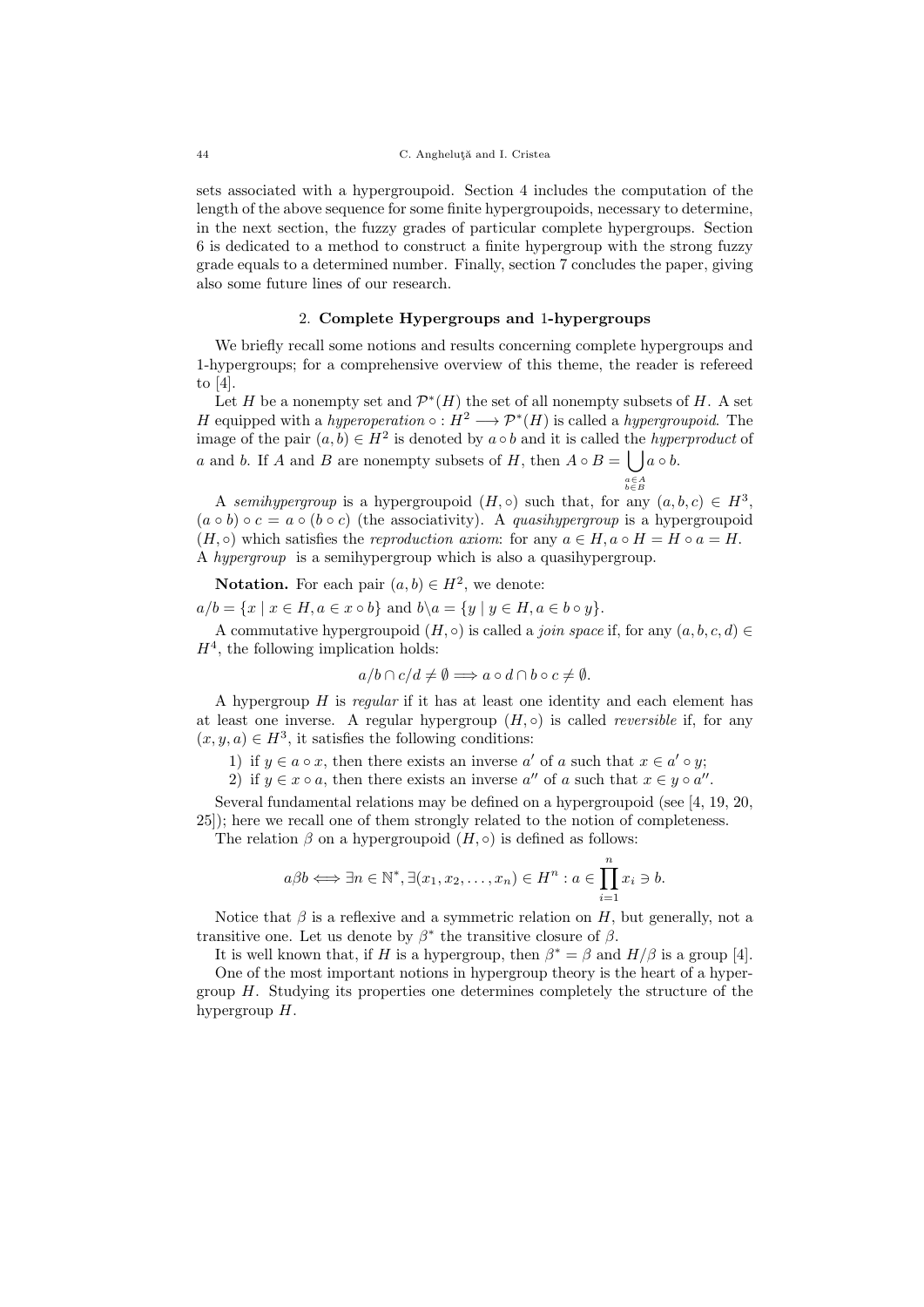The heart of a hypergroup H is the set  $\omega_H = \{x \in H \mid \varphi_H(x) = 1\}$ , where  $\varphi_H : H \longrightarrow H/\beta$  is the canonical projection and 1 is the identity of the group  $H/\beta$ .

**Definition 2.1.** A hypergroup  $H$  is called 1-hypergroup if the cardinality of its heart equals 1.

**Definition 2.2.** A hypergroup  $(H, \circ)$  is *complete* if, for any  $x, y \in H$ , we have  $x \circ y = \beta^*(x \circ y).$ 

In the following we give a characterization of the complete hypergroups and present some of their properties (see [4]).

**Theorem 2.3.** A hypergroup  $(H, \circ)$  is complete if H can be written as the union of its subsets  $H = \int A_g$ , where  $g\bar{\in}G$ 

- 1)  $(G, \cdot)$  is a group;
- 2) for any  $(g_1, g_2) \in G^2$ ,  $g_1 \neq g_2$ , we have  $A_{g_1} \cap A_{g_2} = \emptyset$ ;
- 3) if  $(a, b) \in A_{g_1} \times A_{g_2}$ , then  $a \circ b = A_{g_1 g_2}$ .

**Theorem 2.4.** If  $H$  is a complete hypergroup, then

- (i)  $\omega_H$  is the set of all identities of H;
- (ii) H is a regular reversible hypergroup.

Theorem 2.5. All complete commutative hypergroups are join spaces.

### Theorem 2.6. [4]

- (i) Let H be an 1-hypergroup. If  $|H| \leq 4$ , then H is a group or it is a complete hypergroup.
- (ii) For every  $n \geq 5$ , there exist 1-hypergroups of cardinality n which are not complete.

**Proposition 2.7.** Let H be a complete hypergroup and  $H = \begin{bmatrix} \end{bmatrix}$ g∈G  $A_g$ , with  $(G, \cdot)$  a

group with the identity element e. Then  $A_e = \omega_H$ .

*Proof.* We know that, for a complete hypergroup  $H$ , its heart is the set of all identities of H.

First we prove that  $A_e \subset \omega_H$ . For any  $x \in A_e$  and for any  $a \in A_g$ ,  $g \in G$ , we have  $a \circ x = A_{ge} = A_g \ni a$  and  $x \circ a = A_{eg} = A_g \ni a$ , therefore x is an identity for H and thereby  $x \in \omega_H$ .

Conversely, for any  $x \in \omega_H$  and for any  $a \in H$ , we have  $a \in a \circ x \cap x \circ a$ . Assuming that  $x \in A_{g_1}$  and  $a \in A_{g_2}$ , we obtain  $a \in A_{g_1 \cdot g_2} \cap A_{g_2 \cdot g_1}$  and by the definition of a complete hypergroup,  $g_1 \cdot g_2 = g_2 \cdot g_1$ , for any  $g_2 \in G$ ; thus  $g_1 \in Z(G)$ , the center of the group G. More over,  $A_{g_2} \cap A_{g_1 \cdot g_2} \neq \emptyset$  and then  $g_1 \cdot g_2 = g_2$ , for any  $g_2 \in G$ , which means  $g_1 = e$  and  $x \in A_e$ .

We conclude this section with a result about the number of non-isomorphic finite complete hypergroups.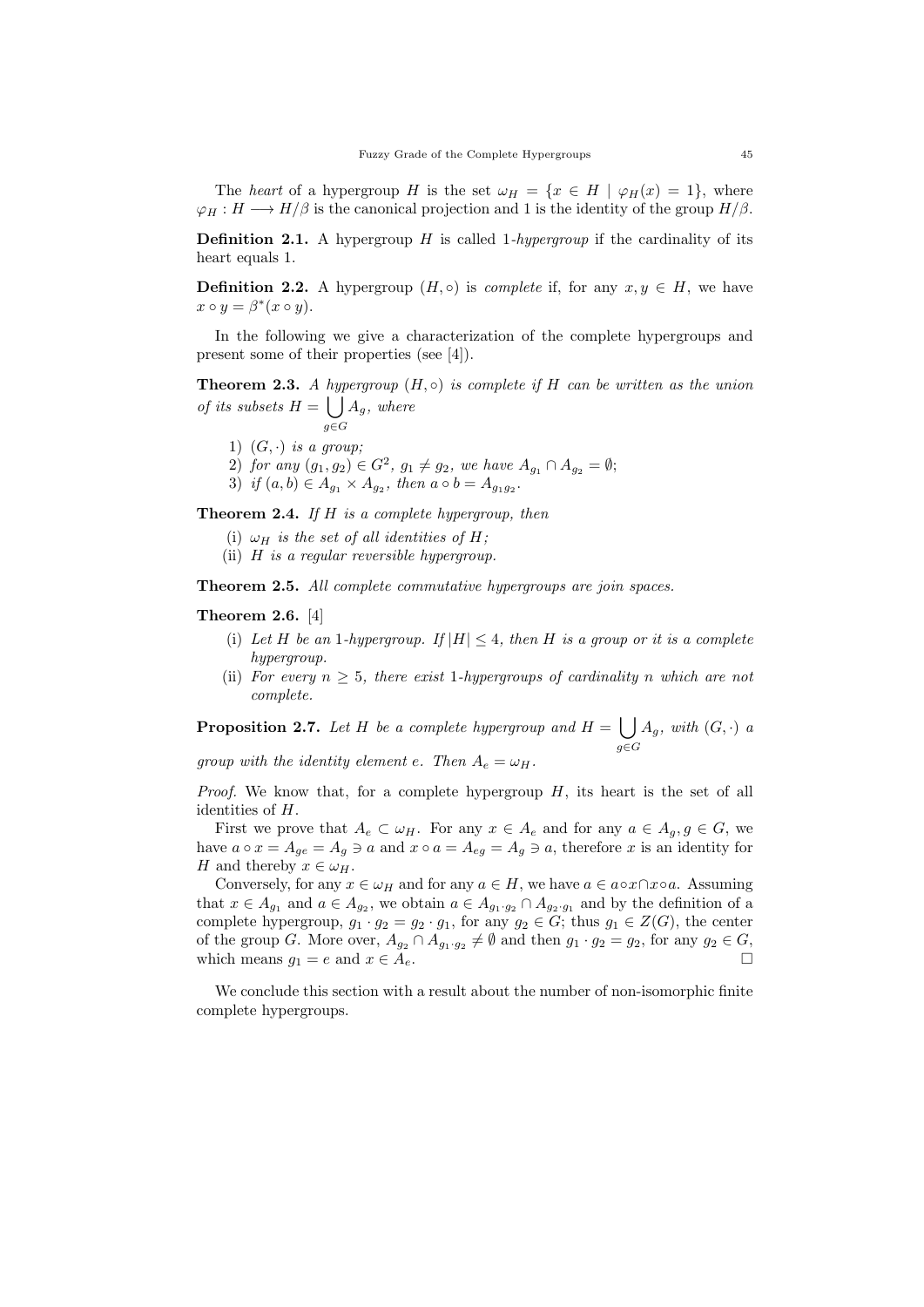**Definition 2.8.** [14] Let n be a positive integer,  $n \geq 3$ . A m-decomposition of n,  $2 \leq m \leq n-1$ , is an ordered system of natural numbers  $(k_1, k_2, \ldots, k_m)$  such that  $k_i \geq 1$ , for any  $i, 1 \leq i \leq m, k_1 + k_2 + \ldots + k_m = n, k_2 \leq k_3 \leq \ldots \leq k_m$ .

We denote  $d_m(n)$  the number of m-decompositions of n.

**Theorem 2.9.** [14] There are  $\sum^{n-1}$  $m=2$  $s_md_m(n)$  non-isomorphic complete hypergroups of order n, where  $s_m$  denotes the number of the non-isomorphic groups of order m.

## 3. The Sequences of Join Spaces and Fuzzy Sets Associated with a Hypergroupoid

Several connections between hypergroupoids and fuzzy sets or their generalizations (Atanassov's intuitionistic fuzzy sets, soft sets, rough sets) have been defined and investigated, giving the possibility to study fuzzy sets from an algebraic point of view and to obtain new hyperstructures related to fuzzy sets. We recall here two of them, which lead to a sequence of join spaces and fuzzy sets associated with a hypergroupoid. In this paper  $H$  denotes a finite hypergroupoid.

Let X be a nonempty set. A fuzzy set A in X is characterized by a membership function  $\mu_A : X \longrightarrow [0,1]$ , where for any  $x \in X$ , the value  $\mu_A(x)$  represents the grade of membership of x in A. More generally, any function  $\mu : X \longrightarrow [0,1]$  is called a fuzzy subset of X.

For any hypergroup  $(H, \circ)$ , Corsini defined in [6] a fuzzy subset  $\tilde{\mu}$  of H in the following way: for any  $u \in H$ , one considers:

$$
\widetilde{\mu}(u) = \frac{\sum_{(x,y)\in Q(u)} \frac{1}{|x \circ y|}}{q(u)},\tag{1}
$$

where  $Q(u) = \{(a, b) \in H^2 \mid u \in a \circ b\}$ ,  $q(u) = |Q(u)|$ . If  $Q(u) = \emptyset$ , set  $\tilde{\mu}(u) = 0$ .<br>In other words  $\tilde{\mu}(u)$  is the average value of the regime calls of the sizes of  $x \circ u$  for In other words,  $\tilde{\mu}(u)$  is the average value of the reciprocals of the sizes of  $x \circ y$ , for all  $x \circ y$  containing u.

On the other hand, with any hypergroupoid H endowed with a fuzzy set  $\alpha$ , we can associate a join space  $(H, \circ_{\alpha})$  as follows (see [5]): for any  $(x, y) \in H^2$ ,

$$
x \circ_{\alpha} y = \{ z \in H \mid \alpha(x) \land \alpha(y) \le \alpha(z) \le \alpha(x) \lor \alpha(y) \}. \tag{2}
$$

Let  $({}^{1}H, \circ_1)$  be the join space obtained as in (3) for the fuzzy subset  $\tilde{\mu}$ . By using the same procedure as in (3), from  $H$  we can obtain a membership function  $\tilde{\mu}_1$  and the associated join space  $^2H$  and so on. A sequence of fuzzy sets and join spaces  $((^rH, \circ_r), \tilde{\mu}_r)_{r\geq 1}$  is determined in this way. We denote  $\tilde{\mu}_0 = \tilde{\mu}, 0H = H$ .<br>If two consocutive hypergroups of the obtained sequence are isomorphic, then the If two consecutive hypergroups of the obtained sequence are isomorphic, then the sequence stops.

Let  $((iH, \circ_i), \tilde{\mu}_i(u))_{i\geq 1}$  be the sequence of fuzzy sets and join spaces associated with H. Then, for any i, there are r, namely  $r = r_i$ , and a partition  $\pi = \{^iC_j\}_{j=1}^r$ of <sup>*i*</sup>H such that, for any  $j \ge 1$  and  $x \in {^iC_j}$ ,  ${^iC_j} = \widetilde{\mu}_{i-1}^{-1}(\widetilde{\mu}_{i-1}(x))$  (this means  $x, y \in$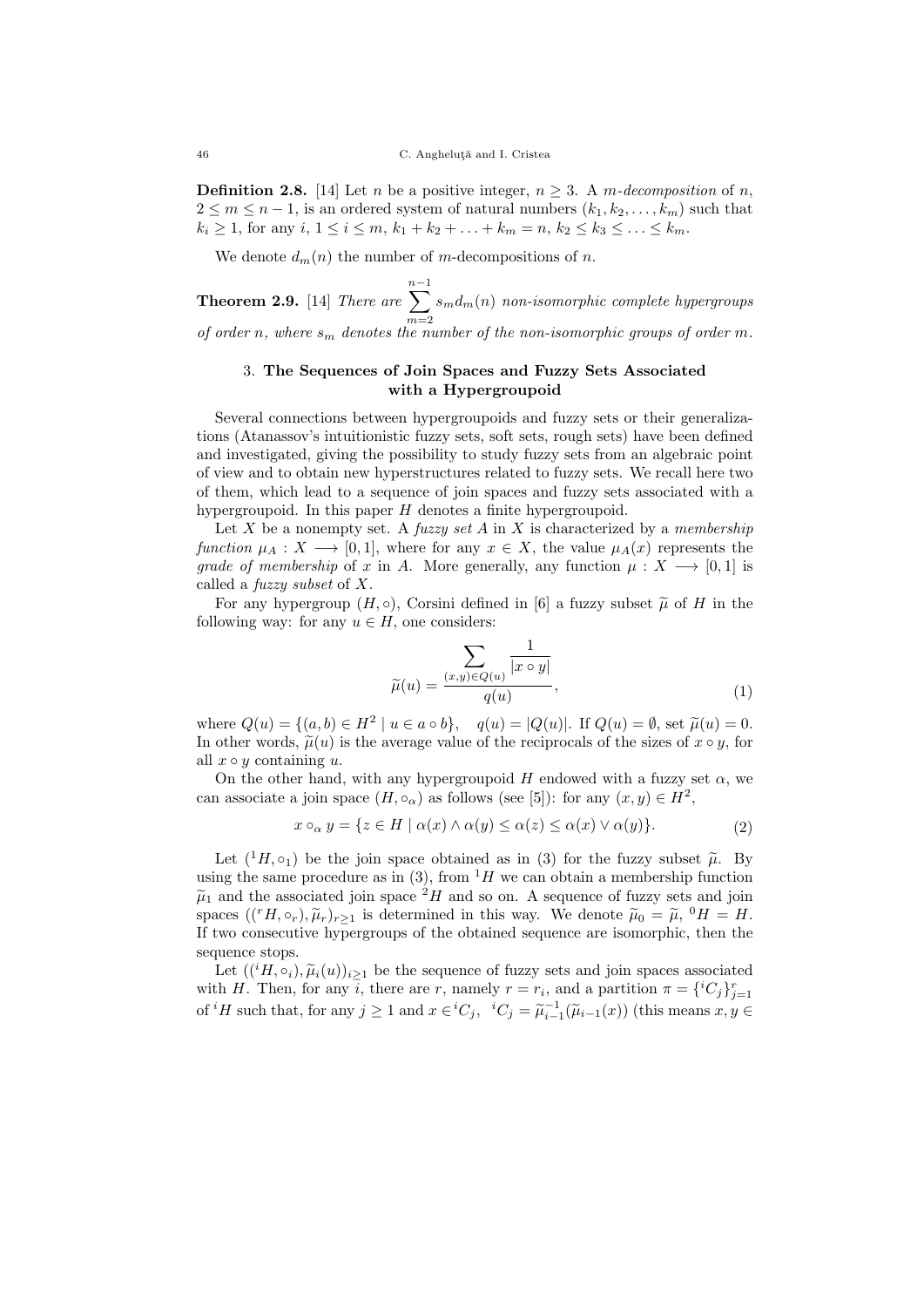${}^{i}C_{j} \Longleftrightarrow \widetilde{\mu}_{i-1}(x) = \widetilde{\mu}_{i-1}(y)$ . On the set of classes  $\{ {}^{i}C_{j}} \}_{j=1}^{r}$  we define the following ordering relation :  $j < k$  if, for  $x \in {}^{i}C_{j}$  and  $y \in {}^{i}C_{k}$ , we have  $\tilde{\mu}_{i-1}(x) < \tilde{\mu}_{i-1}(y)$ .<br>We will use some notations, for all  $i$  s:

We will use some notations, for all  $j, s$ :

$$
k_j = |{}^{i}C_j|, \quad {}_{s}C = \bigcup_{1 \leq j \leq s} {}^{i}C_j, \quad {}^{s}C = \bigcup_{s \leq j \leq r} {}^{i}C_j, \quad {}_{s}k = |{}_{s}C|, \quad {}^{s}k = |{}^{s}C|.
$$
 (3)

With any ordered chain  $({}^{i}C_1, {}^{i}C_2, \ldots, {}^{i}C_r)$  we may associate an ordered r-tuple  $(k_1, k_2, \ldots, k_r)$ , where  $k_l = |{}^iC_l|$ , for all  $l, 1 \leq l \leq r$ .

A general formula to compute the values of  $\tilde{\mu}$  is given in the following theorem.

**Theorem 3.1.** [6] For any  $z \in {^iC_s}$ ,  $s = 1, 2, ..., r$ ,

$$
\widetilde{\mu}_i(z) = \frac{2 \sum_{\substack{i \leq s \leq j \\ i \neq j}}^{i,j} \left( \frac{k_i k_j}{\sum_{i \leq t \leq j} k_t} \right) + k_s}{2_s k^s k - k_s^2}.
$$

It is important to know when two consecutive join spaces in the associated sequence of a hypergroupoid are isomorphic or not. In this direction we have the following result.

**Theorem 3.2.** [9] Let <sup>i</sup>H and <sup>i+1</sup>H be the join spaces associated with H determined by the membership functions  $\widetilde{\mu}_i$  and  $\widetilde{\mu}_{i+1}$ , where  ${}^{i}H =$  $\int_{1}^{r_1}$  $l=1$  $C_l, i+1H = \begin{bmatrix} r_2 \\ \end{bmatrix}$  $l=1$  $C'_{l}$  and  $(k_1, k_2, \ldots, k_{r_1})$  is the  $r_1$ -tuple associated with <sup>i</sup>H,  $(k'_1, k'_2, \ldots, k'_{r_2})$  is the  $r_2$ -tuple associated with  $i+1$   $H$ . The join spaces <sup>i</sup>H and <sup>i+1</sup>H are isomorphic if and only if  $r_1 = r_2$  and

 $(k_1, k_2, \ldots, k_{r_1}) = (k'_1, k'_2, \ldots, k'_{r_1})$  or  $(k_1, k_2, \ldots, k_{r_1}) = (k'_{r_1}, k'_{r_1-1}, \ldots, k'_1)$ .

The length of the sequence of join spaces associated with  $H$  is called the fuzzy grade of the hypergroupoid  $H$ , more exactly we give the following definition.

**Definition 3.3.** [7] A hypergroupoid H has the *fuzzy grade*  $m, m \in \mathbb{N}^*$ , and we write  $f.g.(H) = m$  if, for any  $i, 0 \le i < m$ , the join spaces <sup>i</sup>H and <sup>i+1</sup>H associated with H are not isomorphic (where  $^{0}H = H$ ) and for any s, s > m,  $^{s}H$  is isomorphic with  $^mH$ . We say that the hypergroupoid H has the strong fuzzy grade m and we write  $s.f.g.(H) = m$  if  $f.g.(H) = m$  and for all  $s, s > m$ ,  ${}^sH = {}^mH$ .

# 4. Computation of the Fuzzy Grade of a Hypergroupoid

Let  $(H, \circ)$  be a hypergroupoid and  $((<sup>r</sup> H, \circ_r), \tilde{\mu}_r)_{r\geq 1}$  be the sequence of fuzzy sets and of join spaces associated with H. Let  $R_{\tilde{\mu}_i}$  be the equivalence relation on the join space  $({}^{i}H, \circ_i)$  defined by

$$
xR_{\widetilde{\mu}_i}y \Longleftrightarrow \widetilde{\mu}_i(x) = \widetilde{\mu}_i(y).
$$

Then, for all  $i \geq 0$ ,  $R_{\tilde{\mu}_i}$  is a regular equivalence and a congruence on <sup>i</sup>H (see [6]).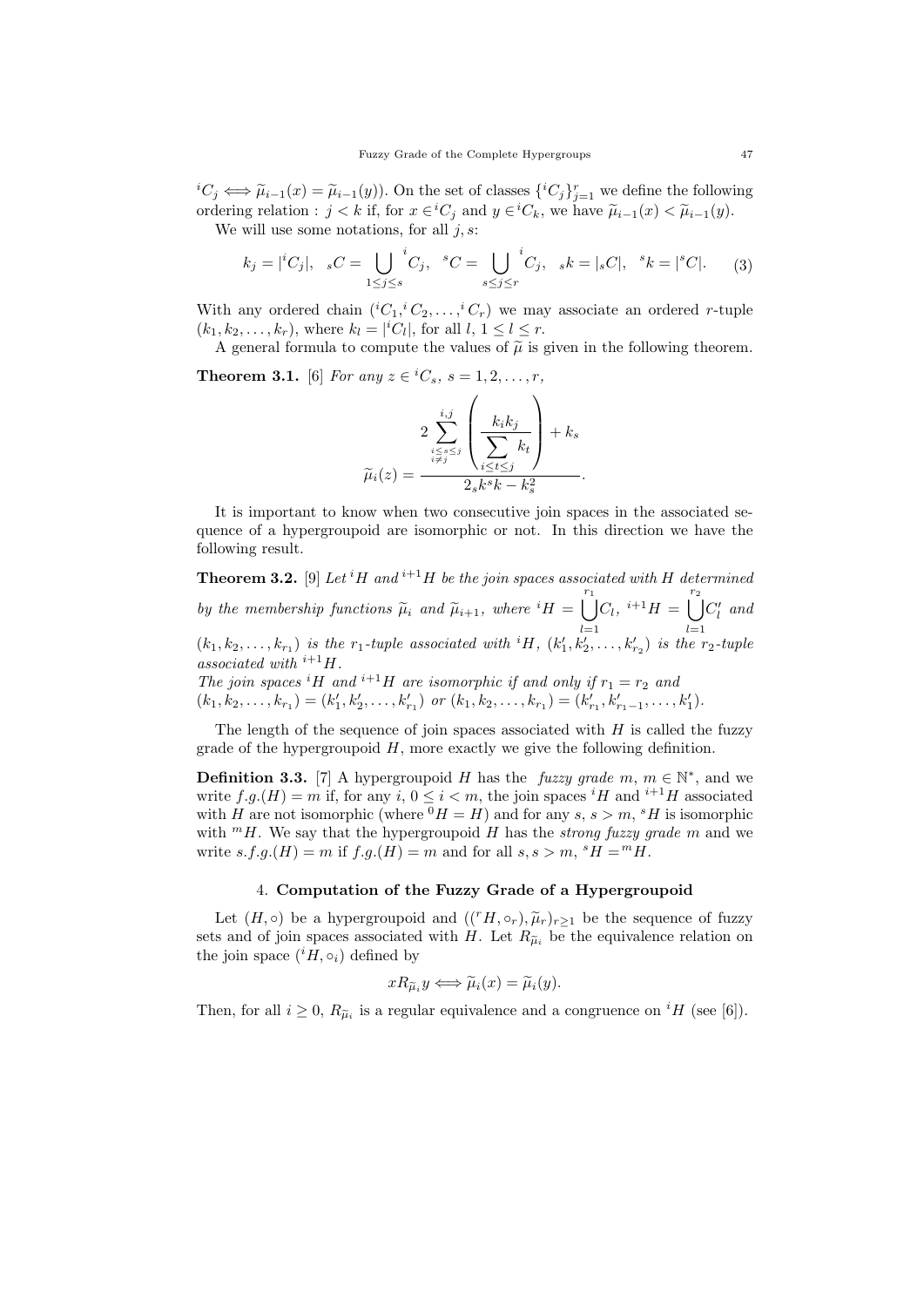It would be useful to know which is the fuzzy grade of a hypergroupoid  $H$  on the base of the type of the *n*-tuple associated with  $H$ . We give some results for several types of n-tuples. More precisely, we determine the fuzzy grade of a hypergroupoid H with the property that  $|H/R_{\tilde{\mu}}| \in \{2,3\}$  (recall that  $\tilde{\mu}_0 = \tilde{\mu}$ ).

# **Proposition 4.1.** Let  $(H, \circ)$  be a hypergroupoid of cardinality n.

- 1) If  $|H/R_{\tilde{\mu}}| = 2$ , that is with H we associate the pair  $(k_1, k_2)$ , and a) if  $k_1 = k_2$ , then we have s.f.g.(H) = 2.
	- b) if  $k_1 \neq k_2$ , then we have  $f.g.(H) = 1$ .
- 2) If  $|H/R_{\tilde{u}}|=3$ , that is with H we associate the triple  $(k_1, k_2, k_3)$ , and a) if  $k_1 = k_2 = k_3$ , then we have  $f.g.(H) = 2$ .
	- b) for  $k_1 = k_3 \neq k_2$  we have  $f.g.(H) = 2$  if  $k_2 \neq 2k_3$  and  $s.f.g.(H) = 3$ if  $k_2 = 2k_3$ .
	- c) if  $k_1 < k_2 = k_3$  we have  $f.g.(H) = 1$ .
	- d) for  $k_1 = k_2 < k_3$  we have  $f.g.(H) = 1$  if  $P = 2k_3^3 8k_1^3 k_1^2k_3 + 5k_1k_3^2 >$ 0 and  $f.g.(H) = 3$  otherwise.
	- e) for  $k_1 \neq k_2 \neq k_3$ , there is no precise order between  $\tilde{\mu}_1(x), \tilde{\mu}_1(y), \tilde{\mu}_1(z)$ .

*Proof.* 1) If the hypergroupoid H has two classes of equivalence, i.e.  $H = C_1 \bigcup C_2$ , where  $|C_1| = k_1$  and  $|C_2| = k_2$ , with  $k_1 + k_2 = n = |H|$ , then one distinguishes the following two cases:

- a)  $k_1 = k_2$ ; by Theorem 3.1, one finds that  $\tilde{\mu}_1(x) = \tilde{\mu}_1(y)$ , for any  $x \in C_1$  and any  $y \in C_2$ . It follows that the join space <sup>2</sup>H is a total hypergroup and therefore  $s.f.g.(H) = 2$ .
- b)  $k_1 < k_2$ ; by Theorem 3.1,  $\tilde{\mu}_1(x) = \frac{k_1 + 3k_2}{n(k_1 + 2k_2)}$ , for any  $x \in C_1$  and

similarly,  $\widetilde{\mu}_1(y) = \frac{k_2 + 3k_1}{n(k_2 + 2k_1)}$ , for any  $y \in C_2$ . It is easy to see that  $\tilde{\mu}_1(x) > \tilde{\mu}_1(y)$  which means that with <sup>1</sup>H one associates the pair  $(k_2, k_1)$ . Thereby, by Theorem 3.2, it follows that  $^2H$  is isomorphic with  $^1H$ , so  $f.g.(H) = 1.$ 

2) We suppose now that the hypergroupoid  $H$  has three classes of equivalence:  $H = C_1 \bigcup C_2 \bigcup C_3$ , where  $|C_1| = k_1$ ,  $|C_2| = k_2$  and  $|C_3| = k_3$ , with  $k_1 + k_2 + k_3 = n$ . There exist the following possibilities:

- a)  $k_1 = k_2 = k_3 = k$ ; by Theorem 3.1 it follows, for any  $x \in C_1$ ,  $y \in C_2$ ,  $z \in C_3$ , that  $\widetilde{\mu}_1(x) = \frac{8}{15k}$ ,  $\widetilde{\mu}_1(y) = \frac{11}{21k}$  and  $\widetilde{\mu}_1(z) = \frac{8}{15k}$ . Therefore,  $\tilde{\mu}_1(x) = \tilde{\mu}_1(x) > \tilde{\mu}_1(y)$  and thus with the join space  ${}^1H$  one associates the pair  $(k, 2k)$ . By the case 1)b), we conclude that  $f.g.(H) = 2$ .
- b)  $k_1 = k_3 \neq k_2$ ; using again Theorem 3.1, it results that  $\tilde{\mu}_1(x) = \tilde{\mu}_1(z) \neq$  $\neq \tilde{\mu}_1(y)$  as in the previous case. If  $k_2 \neq 2k_3$ , then  $f.g.(H) = 2$ ; otherwise, if  $k_2 = 2k_3$ , it follows that the join space  ${}^2H$  is a total hypergroup and thus  $s.f.q.(H) = 3.$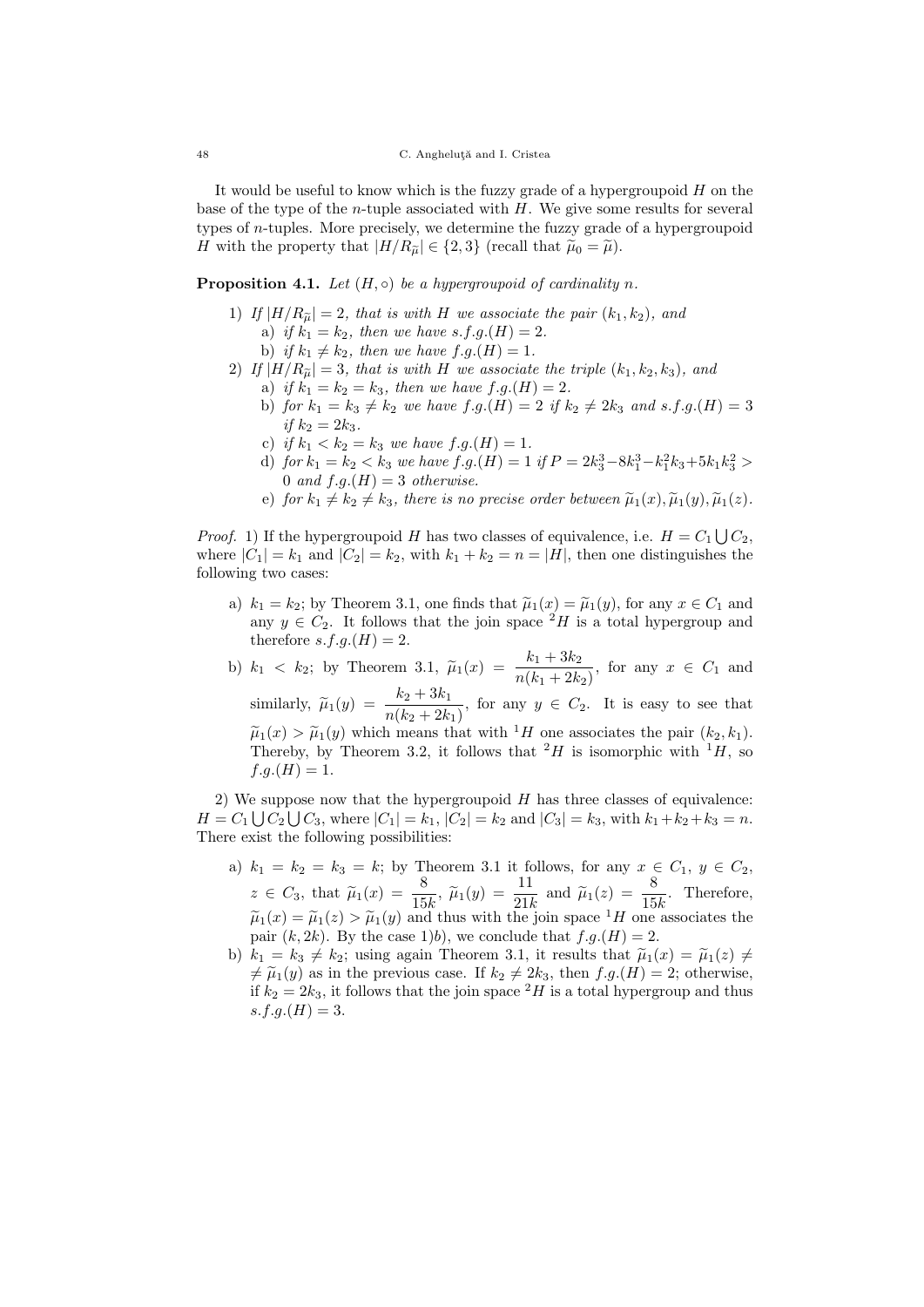c)  $k_1 < k_2 = k_3$ ; by Theorem 3.1 one obtains, for any  $x \in C_1$ ,  $y \in C_2$ ,  $z \in C_3$ ,

$$
\widetilde{\mu}_1(x) = \frac{1 + 2k_2 \left(\frac{1}{k_1 + k_2} + \frac{1}{k_1 + 2k_2}\right)}{k_1 + 4k_2},
$$
\n
$$
\widetilde{\mu}_1(y) = \frac{2 + 2k_1 \left(\frac{1}{k_1 + k_2} + \frac{1}{k_1 + 2k_2}\right)}{4k_1 + 3k_2},
$$
\n
$$
\widetilde{\mu}_1(z) = \frac{2 + \frac{2k_1}{k_1 + 2k_2}}{2k_1 + 3k_2}.
$$

We verify whether  $\tilde{\mu}_1(x) > \tilde{\mu}_1(y)$ ; this is equivalent with

$$
\frac{1+2k_2\left(\frac{1}{k_1+k_2}+\frac{1}{k_1+2k_2}\right)}{k_1+4k_2} > \frac{2+2k_1\left(\frac{1}{k_1+k_2}+\frac{1}{k_1+2k_2}\right)}{4k_1+3k_2} \iff
$$
  

$$
8k_2^3 - 2k_1^3 - 5k_1^2k_2 + k_1k_2^2 > 0 \iff
$$

 $5k_2(k_2^2 - k_1^2) + 3k_2^3 - 2k_1^3 + k_1k_2^2 > 0$  which is obviously true for  $k_1 < k_2$ .

Now we check if  $\tilde{\mu}_1(x) > \tilde{\mu}_1(z)$ ; that is

$$
\frac{1+2k_2\left(\frac{1}{k_1+k_2}+\frac{1}{k_1+2k_2}\right)}{k_1+4k_2} > \frac{2+\frac{2k_1}{k_1+2k_2}}{2k_1+3k_2} \iff
$$

$$
8k_2^3 - 2k_1^3 - 7k_1^2k_2 + k_1k_2^2 > 0 \iff
$$

 $(k_2 - k_1)(2k_1^2 + 9k_1k_2 + 8k_2^2) > 0$  which is clearly true for  $k_1 < k_2$ .

Finally, we see if  $\tilde{\mu}_1(y) = \tilde{\mu}_1(z)$ , that is

$$
\frac{2+2k_1\left(\frac{1}{k_1+k_2}+\frac{1}{k_1+2k_2}\right)}{4k_1+3k_2}=\frac{2+\frac{2k_1}{k_1+2k_2}}{2k_1+3k_2}\iff
$$

$$
2k_1^2 + k_1k_2 - 2k_2^2 = 0.
$$

Considering it as a second degree equation in  $k_1 \in \mathbb{N}^*$ , the solutions are  $-k_2 \pm \sqrt{17k_2}$ 

 $\frac{\widetilde{\mu}_1(y) + \widetilde{\mu}_1(z)}{2}$ , which are not natural numbers, so  $\widetilde{\mu}_1(y) \neq \widetilde{\mu}_1(z)$ . We conclude that  $\tilde{\mu}_1(x) > \tilde{\mu}_1(y)$  and  $\tilde{\mu}_1(x) > \tilde{\mu}_1(z)$ , with  $\tilde{\mu}_1(y) \neq \tilde{\mu}_1(z)$ ;<br>therefore the triple associated with the join space <sup>1</sup>H is  $(k_2, k_2, k_1)$  and, according to Theorem 3.2, the join spaces  $^2H$  and  $^1H$  are isomorphic and thus  $f.g.(H) = 1$ .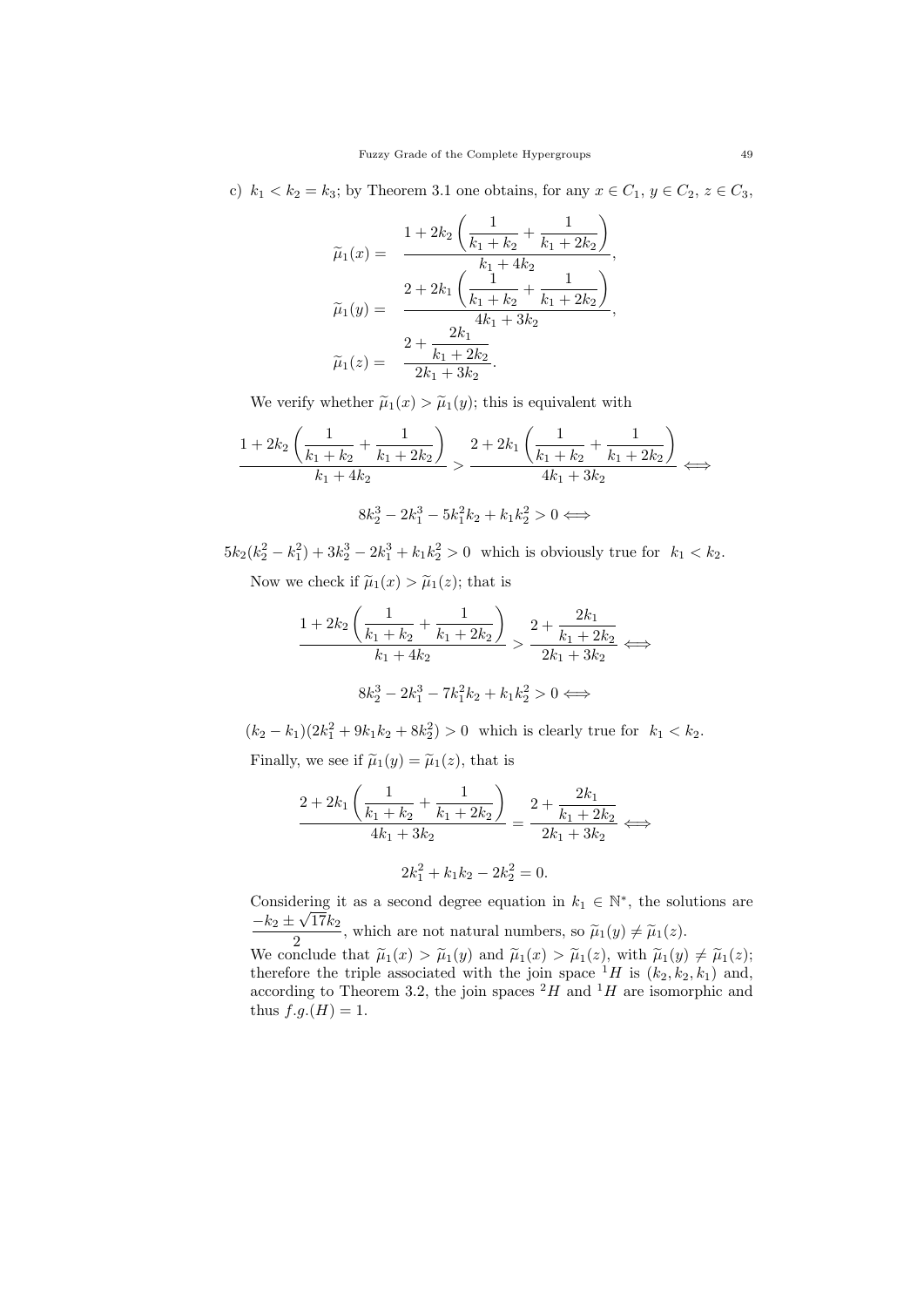d)  $k_1 = k_2 < k_3$ ; again by the same theorem one obtains, for any  $x \in C_1$ ,  $y \in C_2, z \in C_3,$ 

$$
\widetilde{\mu}_1(x) = \frac{2\left(1 + \frac{k_3}{2k_1 + k_3}\right)}{3k_1 + 2k_3},
$$
\n
$$
\widetilde{\mu}_1(y) = \frac{2\left(1 + \frac{k_3}{k_1 + k_3} + \frac{k_3}{2k_1 + k_3}\right)}{3k_1 + 4k_3},
$$
\n
$$
\widetilde{\mu}_1(z) = \frac{1 + 2k_1\left(\frac{1}{k_1 + k_3} + \frac{1}{2k_1 + k_3}\right)}{4k_1 + k_3}.
$$

After a simple computation one finds  $\tilde{\mu}_1(x) \neq \tilde{\mu}_1(y)$  and  $\tilde{\mu}_1(x) > \tilde{\mu}_1(z)$ . Now we see when  $\tilde{\mu}_1(y) > \tilde{\mu}_1(z)$ ; this is equivalent to

$$
P = P(k_1, k_3) = 2k_3^3 - 8k_1^3 - k_1^2k_3 + 5k_1k_3^2 > 0.
$$

Since  $k_3 > k_1$ , set  $k_3 = k_1 + l$ , with  $l \in \mathbb{N}^*$ . Then  $P(k_1, k_3) = -2k_1^3 +$  $2l^3 + 15k_1^2l + 11k_1l^2$ . It is obvious that, for  $l \geq k_1$ , that is equivalent to  $k_3 \geq 2k_1$ , one finds  $P(k_1, k_3) > 0$ . For  $l < k_1$  the result is variable: there are several values of  $(k_1, k_3)$  such that  $P(k_1, k_3) > 0$  and several values such that  $P(k_1, k_3) < 0$ .

If  $P > 0$ , then  $\tilde{\mu}_1(z) < \tilde{\mu}_1(y)$  and  $\tilde{\mu}_1(z) < \tilde{\mu}_1(x)$ , with  $\tilde{\mu}_1(x) \neq \tilde{\mu}_1(y)$ . As in the previous case, it results that  $f.g.(H) = 1$ .

If  $P < 0$ , then  $\tilde{\mu}_1(y) < \tilde{\mu}_1(z) < \tilde{\mu}_1(x)$  and the triple associated with the join space  ${}^{1}H$  is  $(k_1, k_3, k_1)$ . By the second case of 2), with the join space <sup>2</sup>H one associates the pair  $(2k_1, k_3)$ , with  $2k_1 \neq k_3$  (if  $2k_1 = k_3$ , then  $P > 0$ ) and thus  $f.g.(H) = 3$  (for example, if  $k_1 = k_2 = 10$  and  $k_3 = 11$ , then  $P < 0$  and  $f.g.(H) = 3$ ).

e)  $k_1 \neq k_2 \neq k_3$ ; using Theorem 3.1, for any  $x \in C_1$ ,  $y \in C_2$ ,  $z \in C_3$ , we obtain

 $\Omega$ 

$$
\widetilde{\mu}_1(x) = \frac{1 + \frac{2k_2}{k_1 + k_2} + \frac{2k_3}{k_1 + k_2 + k_3}}{k_1 + 2k_2 + 2k_3} \n\widetilde{\mu}_1(y) = \frac{k_2 + 2\frac{k_1k_2}{k_1 + k_2} + 2\frac{k_1k_3}{k_1 + k_2 + k_3} + 2\frac{k_2k_3}{k_2 + k_3}}{2k_1k_2 + 2k_1k_3 + k_2^2 + 2k_2k_3} \n\widetilde{\mu}_1(z) = \frac{1 + \frac{2k_1}{k_1 + k_2 + k_3} + \frac{2k_2}{k_2 + k_3}}{2k_1 + 2k_2 + k_3}.
$$

 $\Omega$ 

It is simple to verify that  $\tilde{\mu}_1(x) > \tilde{\mu}_1(y)$  and  $\tilde{\mu}_1(x) > \tilde{\mu}_1(z)$ . We can not say that for any triple  $(k_1, k_2, k_3)$  there is the same relation between  $\tilde{\mu}_1(y)$ and  $\tilde{\mu}_1(z)$ . For example, if  $k_1 < k_2 < k_3$ ,

taking  $(k_1, k_2, k_3) = (10, 11, 12)$  we have  $\tilde{\mu}_1(y) > \tilde{\mu}_1(z)$ ; taking  $(k_1, k_2, k_3) = (20, 21, 22)$  we have  $\tilde{\mu}_1(y) < \tilde{\mu}_1(z)$ .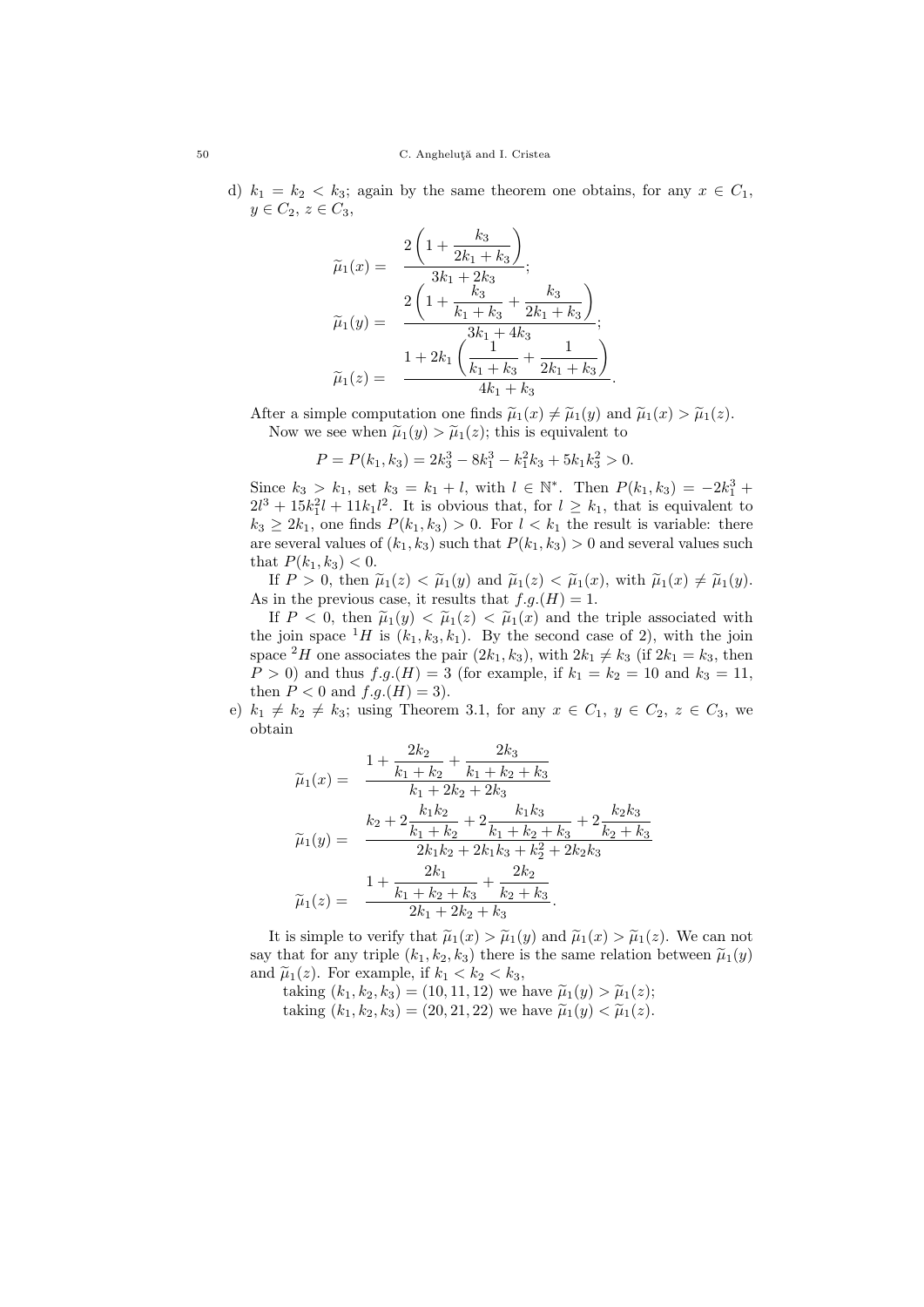Similarly, if  $k_1 < k_3 < k_2$ , then for  $(k_1, k_2, k_3) = (1, 3, 2)$  we have  $\tilde{\mu}_1(y) < \tilde{\mu}_1(z)$ ; for  $(k_1, k_2, k_3) = (10, 20, 19)$  we have  $\tilde{\mu}_1(y) > \tilde{\mu}_1(z)$ . So, there is no order between  $\tilde{\mu}_1(x), \tilde{\mu}_1(y), \tilde{\mu}_1(z)$ .

 $\Box$ We conclude this section with a general result regarding the membership function  $\tilde{\mu}$  for a hypergroupoid with the associated r-tuple of a symmetric form. We distinguish two cases, depending on the parity of  $r$ .

**Proposition 4.2.** Let r be an odd number and  $(k_1, k_2, ..., k_{s-1}, k_s, k_{s-1}, ..., k_2, k_1)$ , with  $s = (r + 1)/2$ , be the r-tuple associated with a hypergroupoid H, that is  $H = \bigcup_{i=1}^r C_i$ , with  $|C_i| = k_i$ , for any  $i = 1, 2, \ldots, r$  as in Proposition 4.1. Then, for any  $x \in C_i$  and  $y \in C_{r-i+1}$ , we have  $\tilde{\mu}(x) = \tilde{\mu}(y)$ , whenever  $i = 1, 2, \ldots, s-1$ .

*Proof.* It follows directly from Theorem 3.1.  $\Box$ 

**Proposition 4.3.** Let r be an even number and  $(k_1, k_2, \ldots, k_{s-1}, k_s, k_s, k_{s-1}, \ldots, k_2, k_1)$ , with  $s = r/2$ , be the r-tuple associated with a hypergroupoid H, that is  $H = \bigcup_{i=1}^r C_i$ , with  $|C_i| = k_i$ , for any  $i = 1, 2, ..., r$  as in Proposition 4.1. Then, for any  $x \in C_i$ and  $y \in C_{r-i+1}$ , we have  $\tilde{\mu}(x) = \tilde{\mu}(y)$ , whenever  $i = 1, 2, \ldots, s$ .

*Proof.* It follows directly from Theorem 3.1.  $\Box$ 

### 5. Fuzzy Grade of a Complete Hypergroup

In this section we determine the fuzzy grade of particular finite complete hypergroups.

Let  $(H, \circ)$  be a complete hypergroup, that is H can be partitioned as the union  $H = \int A_g$ , as in Theorem 2.3.

g∈G If  $G$  is a commutative group, then  $H$  is a commutative complete hypergroup, that is a join space.

If  $|H| = |G| = n$ , then  $A_{g_i} = \{a_i\}$ , for all  $i = 1, 2, ..., n$ ,  $a_i \in H$ , and thus, for any  $(a, b) \in H^2$ ,  $|a \circ b| = 1$ . Therefore H is a group. Moreover, any group is a complete hypergroup. In the following we will consider only finite complete hypergroups which are not groups, so  $m = |G| < |H| = n$ .

Take  $G = \{g_1, g_2, ..., g_m\}$ . By the definition, it results that the structure of any complete hypergroup H of cardinality n is determined by an  $m$ -tuple,  $2 \le m \le$  $n-1$ , denoted by  $[k_1, k_2, ..., k_m]$ , where, for any  $i \in \{1, 2, ..., m\}$ ,  $k_i = |A_{g_i}|$  and  $k_2 \leq k_3 \leq \ldots \leq k_m$ .

If H is a complete 1-hypergroup, then  $|A_{g_1}| = |\omega_H| = 1$ , where  $g_1$  is the identity of the group G, and then H is of the type  $[1, k_2, k_3, ..., k_m]$ .

**Theorem 5.1.** [4], [14] Let H be a complete hypergroup. Then, for any  $u \in H$ ,  $\widetilde{\mu}(u) = \frac{1}{|A_{g_u}|}.$ 

**Remark 5.2.** If  $G_1$  and  $G_2$  are non isomorphic groups of the same cardinality m and  $H_1$ ,  $H_2$  are the complete hypergroups obtained with  $G_1$  and  $G_2$ , respectively,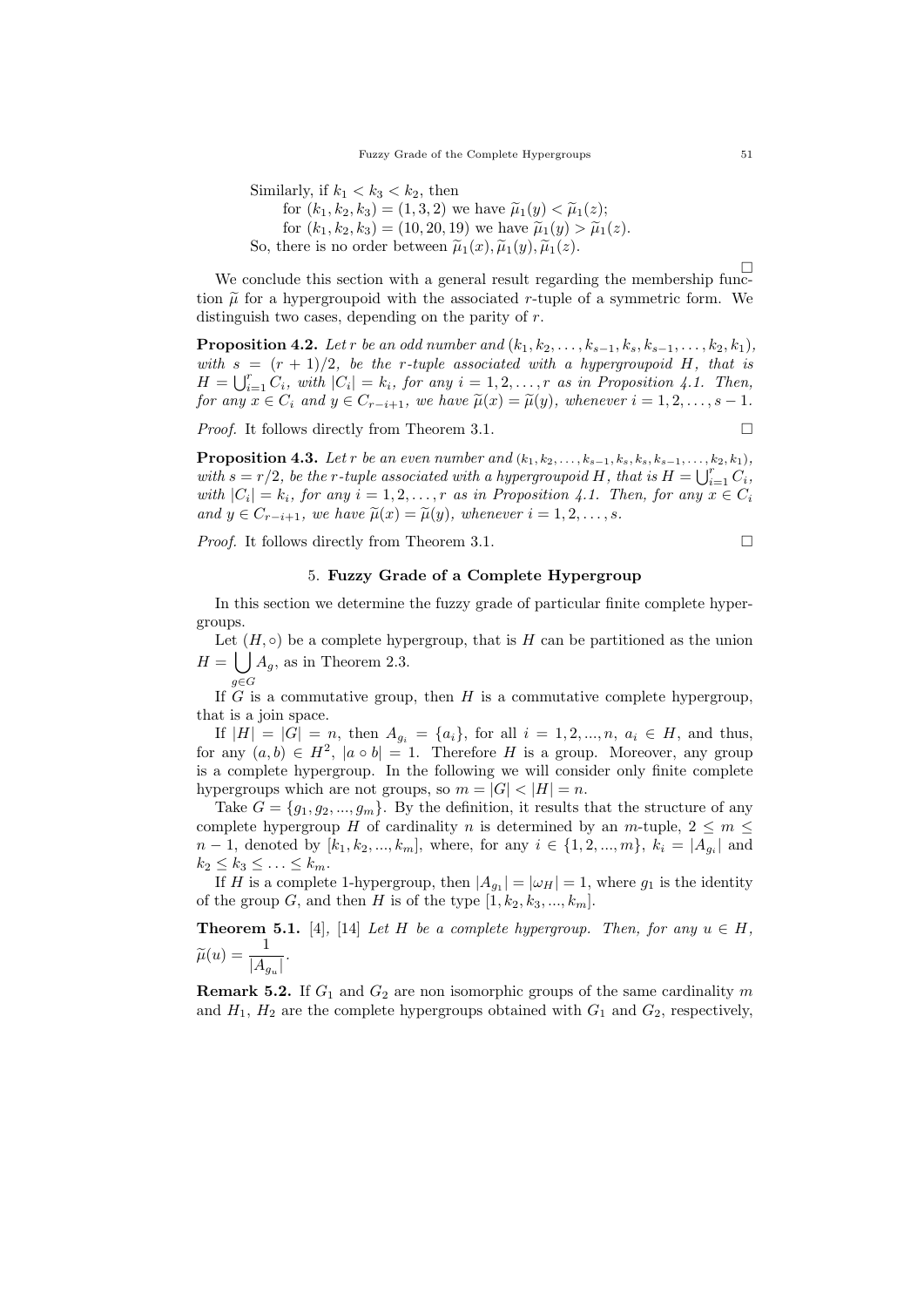then  $f.g.(H_1)=f.g.(H_2)$ . Consequently, the fuzzy grade of a complete hypergroup H does not depend on the considered group  $G$ , but only on the m-decomposition of n.

Now, we will calculate the fuzzy grade of a complete hypergroup  $H$  of cardinality n, constructed from the group G with  $|G| \in \{2,3\}.$ 

**Case 1:**  $|G| = 2$ ;  $H = A_{g_1} \cup A_{g_2}$ , with  $|A_{g_i}| = k_i$ ,  $i = 1, 2$ . The structure of H is represented by  $[k_1, k_2], k_1 \neq k_2$ , if n is an odd number and thus  $\tilde{\mu}(x) = 1/k_1$ ,  $\tilde{\mu}(y) = 1/k_2$ , for any  $x \in A_{g_1}$  and  $y \in A_{g_2}$ . By Proposition 4.1 it follows that  $s.f.g.(H) = 1$ . On the other hand, if n is an even number, H is represented by  $[k_1, k_2], k_1 \neq k_2$ , and  $[n/2, n/2]$ . In both situations, by Proposition 4.1 it follows that  $s.f.g.(H) = 1$ ; in the last one,

the associated join space  $^1H$  is a total hypergroup.

**Case 2:**  $|G| = 3$ ;  $H = A_{g_1} \cup A_{g_2} \cup A_{g_3}$ , with  $|A_{g_i}| = k_i$ ,  $i = 1, 2, 3$ . The structure of H is represented by  $[k_1, k_2, k_3]$ , with  $n = k_1 + k_2 + k_3$ ,  $k_2 \leq k_3$ . We have to study four possibilities:

- (i)  $k_1 = k_2 = k_3 = k \geq 2$ , then  $\tilde{\mu}(x) = \frac{1}{k}$ , for any  $x \in H$ , so the associated join space <sup>1</sup>H is a total hypergroup and thus  $s.f.g.(H) = 1$ .
- (ii) Two of the numbers  $k_i$  are equal to the half of the third one; with the hypergroup  $(H, \tilde{\mu})$  we associate the pair  $(k, k)$ . Then the join space  $^{2}H$  is a total hypergroup and thus s.f.g.(H) = 2.
- (iii) Two of the numbers  $k_i$  are equal and different from the half of the third one; then the pair associated with the hypergroup  $(H, \tilde{\mu})$  has the form  $(k, l), k \neq l$ ; therefore, by Proposition 4.1 it follows that  $f.g.(H) = 1$ ;
- (iv)  $k_1 \neq k_2 \neq k_3$ ; in this case with the hypergroup  $(H, \tilde{\mu})$  it is associated the triple  $(k_i, k_j, k_l)$ ,  $i \neq j \neq l \in \{1, 2, 3\}$ , with  $k_i \neq k_j \neq k_l$ . According to Proposition 4.1, we have no general rule for determining the fuzzy grade of a such hypergroup.

Cristea [14] has determined the fuzzy grade of all complete hypergroups of order less than 7. We recall here this result.

**Theorem 5.3.** [14] Let H be a complete hypergroup of order  $n \leq 6$ .

- (i) For  $n = 3$ , s.f.g.(H) = 1.
- (ii) For  $n = 4$ , there are three hypergroups with s.f.g.(H) = 1 and two hypergroups with  $s.f.g.(H) = 2$ .
- (iii) For  $n = 5$ , s.f.g.(H) = 1.
- (iv) For  $n = 6$ , there are seventeen hypergroups of s.f.g.(H) = 1 and four hypergroups of  $s.f.g.(H) = 2$ .

Next we will determine the fuzzy grade of some finite complete 1-hypergroups. Then we will generalize their structures, obtaining other complete hypergroups that are no longer 1-hypergroups.

**Proposition 5.4.** If H is a complete 1-hypergroup of the type  $[1, 1, ..., 1]$  $\overline{k \quad times}$  $,k$ , where

 $n = |H| = 2k$ , then s.f.q. $(H)=2$ .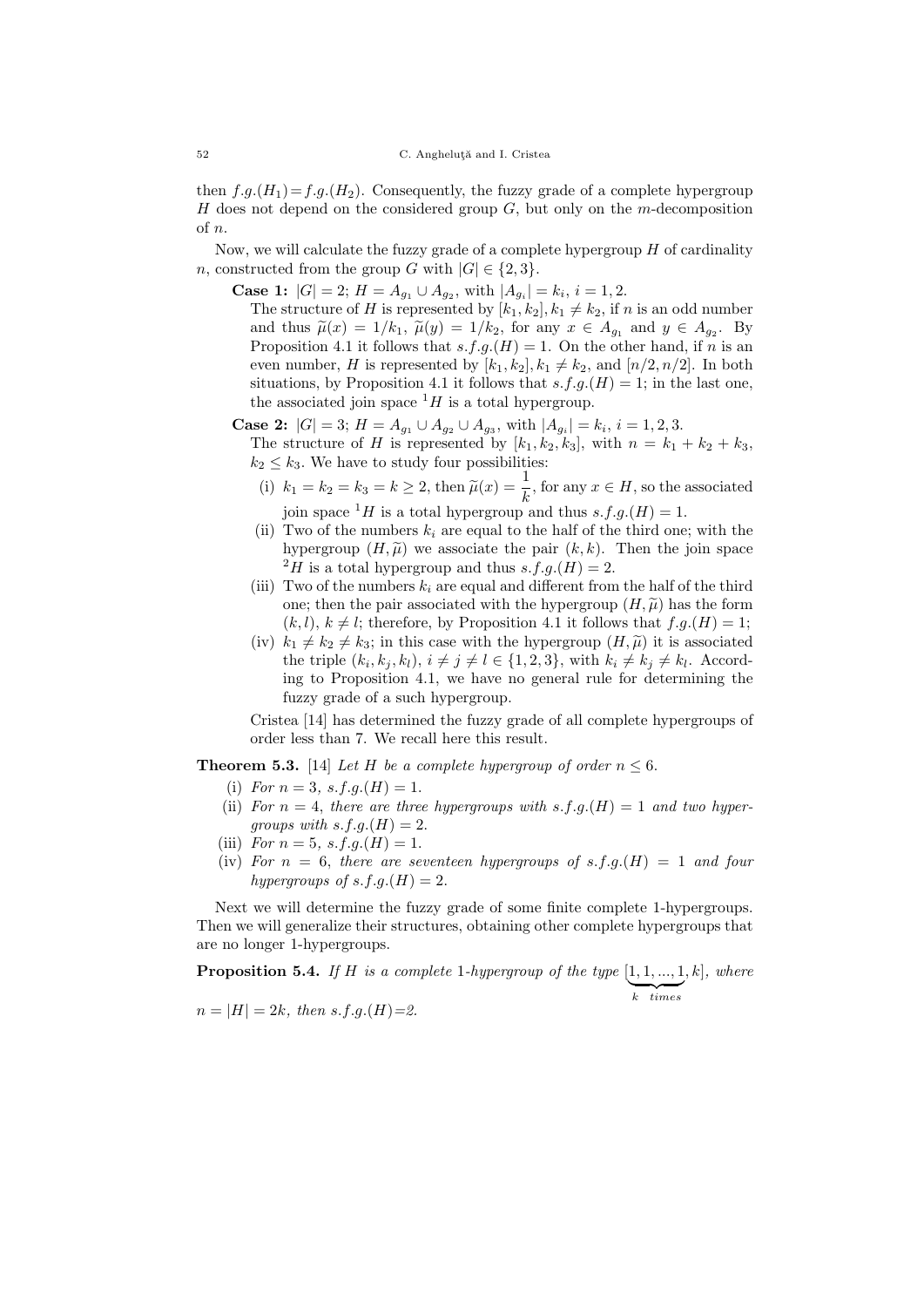More general, if the structure of the complete hypergroup  $H$ , that is no longer an 1-hypergroup, is represented by  $[p, p, ..., p, kp]$ , where  $n = |H| = 2kp$ , then  $\overline{k \quad times}$ 

$$
s.f.g.(H)=2.
$$

*Proof.* We suppose that the structure of H is determined by the  $(k + 1)$ -tuple  $[p, p, ..., p, kp]$ . By Theorem 5.1, it results that the pair associated with the hy- $\overline{k \quad times}$ 

pergroup  $(H, \widetilde{\mu})$  is  $(kp, kp)$ , therefore, by Proposition 4.1, we conclude that the associated join space  ${}^2H$  is a total hypergroup and  $s.f.a.(H) = 2$ . associated join space  $^2H$  is a total hypergroup and  $s.f.g.(H) = 2$ .

Proposition 5.5. Let H be a complete 1-hypergroup of the following type:  $[1, 1, ..., 1, k, k, ..., k, l], with \ 1 < k < l, p \ge 1, n = |H| = kp + 2l.$ 

- $\overline{l \times | }$  times  $\overline{p \times | }$  times
	- (i) If  $kp = 2l$ , then s.f.g.(H) = 3.
	- (ii) If  $kp \neq 2l$ , then  $f.g.(H) = 2$ .

Proof. We use again Theorem 5.1.

- (i) If  $kp = 2l$ , then with the hypergroupoid  $(H, \tilde{\mu})$  it is associated the triple  $(l, 2l, l)$  and thus, by Proposition 4.1, it follows that  $s.f.g.(H) = 3$ , with the associated join space  ${}^{3}H$  a total hypergroup.
- (ii) If  $kp \neq 2l$ , then the triple associated with the hypergroup  $(H, \tilde{\mu})$  is  $(l, kp, l)$ .<br>According to Proposition 4.1, it follows that  $f.g.(H) = 2$ . According to Proposition 4.1, it follows that  $f.g.(H) = 2$ .

Remark 5.6. Generalizing Proposition 5.5 for the complete hypergroups of the type  $[p, p, \ldots, p, k, k, \ldots, k, ps],$  with  $2 \le p < k < ps, n = |H| = 2ps + kt$ , that are  $\overline{s \times times}$  $t$   $times$ 

no longer 1-hypergroups, we obtain, for  $n = 4ps$ , s.f.g.(H) = 3, and for  $kt \neq 2ps$ ,  $f.g.(H) = 2.$ 

Proposition 5.7. Let H be a complete 1-hypergroup of the following type:  $[1, 1, \ldots, 1, k, k, \ldots, k, p, p, \ldots, p, l],$  with  $1 < k < p < l, n = |H| = 2(l + pk).$ 

 $\overline{l}$  times  $\overline{p}$  times  $\overline{k \times times}$ 

- (i) If  $pk = l$ , then  $s.f.g.(H) = 3$ .
- (ii) If  $pk \neq l$ , then  $f.g.(H) = 2$ .

*Proof.* From Theorem 5.1, with the hypergroupoid  $(H, \tilde{\mu})$  it is associated the 4-tuple  $(l, pk, pk, l)$  and then, from Proposition 4.3, with the join space  ${}^{1}H$  it is associated the pair  $(2l, 2pk)$ .

If  $l = pk$  then with the join space  ${}^{2}H$  it is associated (4l); thus  ${}^{3}H$  is a total hypergroup and  $s.f.g.(H) = 3$ .

If  $pk \neq l$ , by Proposition 4.1, we have  $f.g.(H) = 2$ .

Remark 5.8. Generalizing Proposition 5.7 for the complete hypergroups of the type  $[k, k, \ldots, k, p, p, \ldots, p, s, s, \ldots, s, l, l, \ldots, l]$ , (which are not 1-hypergroups),

 $\overline{l \ \ times}$  $s$  times  $\overline{p}$  times  $k$  times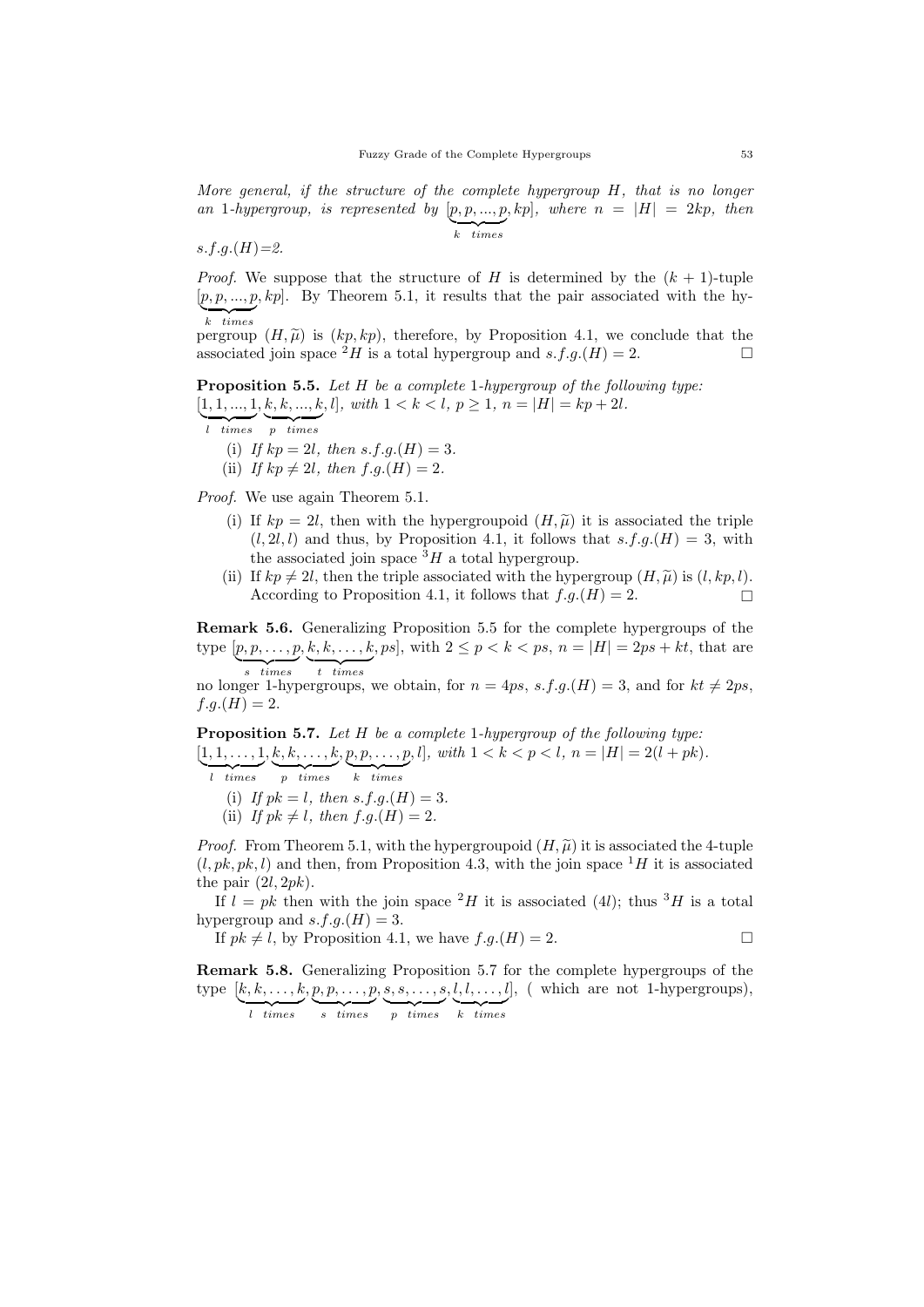with  $2 \leq k \leq p \leq s \leq l$ ,  $n = |H| = 2(ps + kl)$ , we obtain, for  $kl = ps$ , that  $s.f.g.(H) = 3$  and, for  $kl \neq ps$ , that  $f.g.(H) = 2$ .

## 6. A Method to Construct a Hypergroup H with  $s.f.g.(H) = s$

In [15], the second author has investigated the fuzzy grade of a finite hypergroupoid verifying a certain property, obtaining a fundamental result, that we summarize as it follows.

**Theorem 6.1.** Let H be the finite hypergroupoid  $H = \{x_1, x_2, \ldots, x_n\}$ , with  $n = 2^s$ ,  $s \in \mathbb{N}^*$ , which verifies the relation  $\widetilde{\mu}(x_1) < \widetilde{\mu}(x_2) < \ldots < \widetilde{\mu}(x_n)$ , i.e. the n-tuple<br>associated with H is (1.1 – 1). Then the join space  $s+1$  H is a total hyperaround associated with H is  $(1, 1, \ldots, 1)$ . Then the join space  $s+1$ H is a total hypergroup and by consequence  $s.f.g.(H) = s + 1$ .

In [15], it has proven that,  $\tilde{\mu}_1(x_i) = \tilde{\mu}_1(x_{n+1-i})$ , whenever  $i = 1, 2, \ldots, n/2$ and, for any  $i < j \leq n/2$ ,  $\tilde{\mu}_1(x_i) > \tilde{\mu}_1(x_i)$ ; therefore with the join space  $({}^1H,\tilde{\mu}_1)$ is associated the r<sub>1</sub>-tuple  $(2, 2, ..., 2)$ , with  $r_1 = 2^{s-1}$ . Then with the join space  $({}^2H, \tilde{\mu}_2)$  is associated the r<sub>2</sub>-tuple  $(4, 4, ..., 4)$ , with r<sub>2</sub> =  $2^{s-2}$  and so on; with the join space  $\binom{s-1}{k}$ ,  $\widetilde{\mu}_{s-1}$  one associates the pair  $(2^{s-1}, 2^{s-1})$ ; thereby the join space  $s+1$  H is a total hypergroup. In conclusion,  $s \nmid a(H) = s+1$  $s+1$  is a total hypergroup. In conclusion,  $s.f.g.(H) = s + 1$ .

The same procedure can also be used if with the hypergroup  $(H, \tilde{\mu})$  one associates the r-tuple  $(k, k, ..., k)$ , where  $r = 2<sup>s</sup>$  and  $n = |H| = 2<sup>s</sup>k$ . Similarly, we obtain  $s.f.g.(H) = s + 1$ . A such hypergroup always exists; in particular, for  $k = 2$ , that is  $n = 2^{s+1}$ , we can consider the hypergroup  $H = \{a_1, a_2, ..., a_n\}$  with the hyperproduct defined by

 $a_i \circ a_i = a_i$ , for any  $i \in \{1, 2, ..., n\},$ 

 $a_i \circ a_j = a_j \circ a_i = \{a_i, a_{i+1}, ..., a_j\}$ , for any  $i, j, 1 \leq i < j \leq n$ .

Now we construct a complete 1-hypergroup such that one associates with  $H$  the m-tuple  $(k, k, ..., k)$ , with  $m = 2^{s-1}$ , so  $n = |H| = 2^{s-1}k$ . For instance, let H be of the type

$$
[\underbrace{1,1,\ldots,1}_{k \text{ times}},\underbrace{2,2,\ldots,2}_{\underbrace{k}_{\text{ times}},\underbrace{3,3,\ldots,3}_{\underbrace{k}_{\text{ times}},\ldots,\underbrace{m-1,m-1,\ldots,m-1}_{\underbrace{k-1}}},k],
$$

where  $k = LCM(1, 2, \ldots, m-1)$ , i.e. the smallest natural number divisible by any *i*,  $1 \le i \le m-1$ . It follows that with H one associates the  $2^{s-1}$ -tuple  $(k, k, ..., k)$ and by the previous method we have  $s.f.g.(H) = s$ .

## 7. Conclusions and Future Work

With any hypergroupoid H one may associate a numerical function that computes the fuzzy grade of H. In the case of a complete hypergroup constructed from a group  $G$ , its value does not depend on the group  $G$ , but only on the mdecomposition of the cardinality of  $H$ . In this paper, we have concentrated our study on the sequences of join spaces associated with finite complete hypergroups with particular decomposition.

Since Cristea and Davvaz [17] have defined the notion of Atanassov's intuitionistic fuzzy grade of a hypergroup, it is interesting to study it in the context of the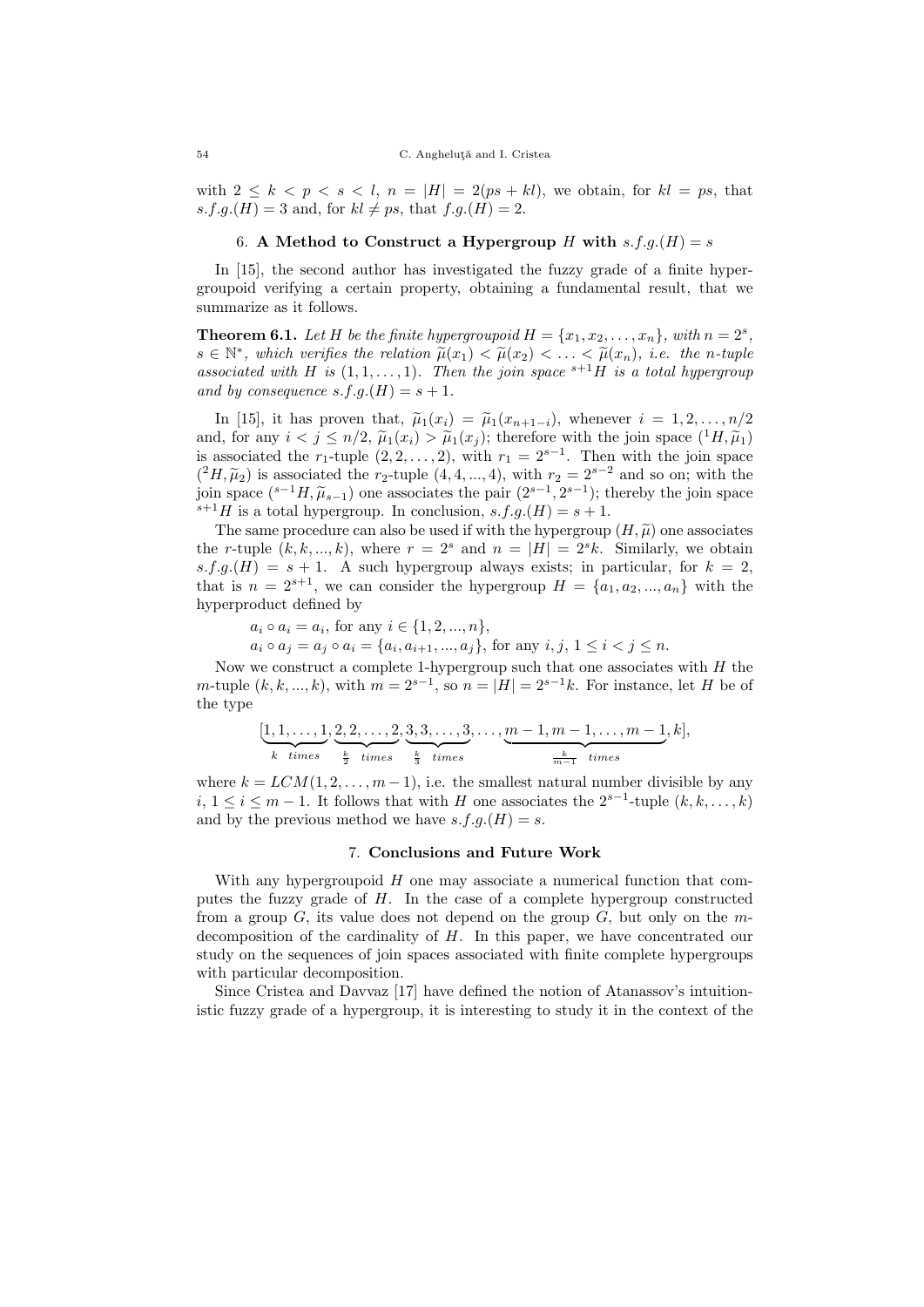complete hypergroups, doing a comparison between the two grades. This theme will be discussed in future works [3], [21], [22], [23].

#### **REFERENCES**

- [1] R. Ameri and M. M. Zahedi, Hypergroup and join space induced by a fuzzy subset, PU.M.A., 8 (1997).
- [2] R. Ameri and O. R. Dehghan, Dimension of fuzzy hypervector spaces, Iranian Journal of Fuzzy Systems, 8(5) (2011), 149-166.
- [3] C. Angheluta and I. Cristea, On Atanassov's intuitionistic fuzzy grade of complete hypergroups, J. Mult.-Valued Logic Soft Comput., 20 (2013), 55-74.
- [4] P. Corsini, Prolegomena of Hypergroups Theory, Aviani Editore, Tricesimo, 1993.
- [5] P. Corsini, Join spaces, power sets, fuzzy sets, Proc. Fifth International Congress on A.H.A., 1993, Iași, Romania, Hadronic Press, (1994), 45-52.
- [6] P. Corsini, A new connection between hypergroups and fuzzy sets, Southeast Asian Bull. Math., 27 (2003), 221-229.
- [7] P. Corsini and I. Cristea, Fuzzy grade of i.p.s. hypergroups of order 7, Iranian Journal of Fuzzy Systems, 1(2) (2004), 15-32.
- [8] P. Corsini and I. Cristea, Fuzzy sets and non complete 1-hypergroups, An. St. Univ. Ovidius Constanta,  $13(1)$  (2005), 27-54.
- [9] P. Corsini and V. Leoreanu, Join spaces associated with fuzzy sets, J. Combin. Inform. Syst. Sci., 20(1-4) (1995), 293-303.
- [10] P. Corsini and V. Leoreanu, Applications of hyperstructure theory, Kluwer Academic Publishers, Advances in Mathematics, 2003.
- [11] P. Corsini and V. Leoreanu-Fotea, On the grade of a sequence of fuzzy sets and join spaces determined by a hypergraph, Southeast Asian Bull. Math.,  $34(2)$  (2010), 231-242.
- [12] P. Corsini, V. Leoreanu-Fotea and A. Iranmanesh, On the sequence of hypergroups and membership functions determined by a hypergraph, J. Mult.-Valued Logic Soft Comput.,  $14(6)$ (2008), 565-577.
- [13] P. Corsini and R. Mahjoob, Multivalued functions, fuzzy subsets and join spaces, Ratio Math., 20 (2010), 1-41.
- [14] I. Cristea, Complete hypergroups, 1-Hypergroups and fuzzy sets, An. St. Univ. Ovidius Constanța, 10(2) (2002), 25-38.
- [15] I. Cristea, A property of the connection between fuzzy sets and hypergroupoids, Ital. J. Pure Appl. Math., 21 (2007), 73-82.
- [16] I. Cristea, About the fuzzy grade of the direct product of two hypergroupoids, Iranian Journal of Fuzzy Systems, 7(2) (2010), 95-108.
- [17] I. Cristea and B. Davvaz, Atanassov's intuitionistic fuzzy grade of hypergroups, Information Sciences, 180 (2010), 1506-1517.
- [18] I. Cristea, M. Jafarpour and S. S. Mousavi, On fuzzy preordered structures and (fuzzy) hyperstructures, Acta Math. Sin. (Engl. Ser.), 28(9) (2012), 1787-1798.
- [19] B. Davvaz and M. Karimian, On the  $\gamma_n^*$ -complete hypergroups, European J. Combin., 28(1) (2007), 86-93.
- [20] B. Davvaz and M. Karimian, On the  $\gamma_n$ -complete hypergroups and K(H) hypergroups, Acta Math. Sin. (Engl. Ser.), 24(11) (2008), 1901-1908.
- [21] B. Davvaz, E. Hassani Sadrabadi and I. Cristea, Atanassov's intuitionistic fuzzy grade of the complete hypergroups of order less than or equal to 6, submitted.
- [22] B. Davvaz, E. Hassani Sadrabadi and I. Cristea, Atanassov's intuitionistic fuzzy grade of *i.p.s. hypergroups of order less than or equal to* 6, Iranian Journal of Fuzzy Systems,  $9(4)$ (2012), 71-97.
- [23] B. Davvaz, E. Hassani Sadrabadi and I. Cristea, Atanassov's intuitionistic fuzzy grade of i.p.s. hypergroups of order 7, J. Mult.-Valued Logic Soft Comput., accepted.
- [24] H. Hedayati, Generalized fuzzy k-ideals of semirings with interval-valued membership functions, Bull.Malays.Math.Sci.Soc., 32(3) (2009), 409-424.